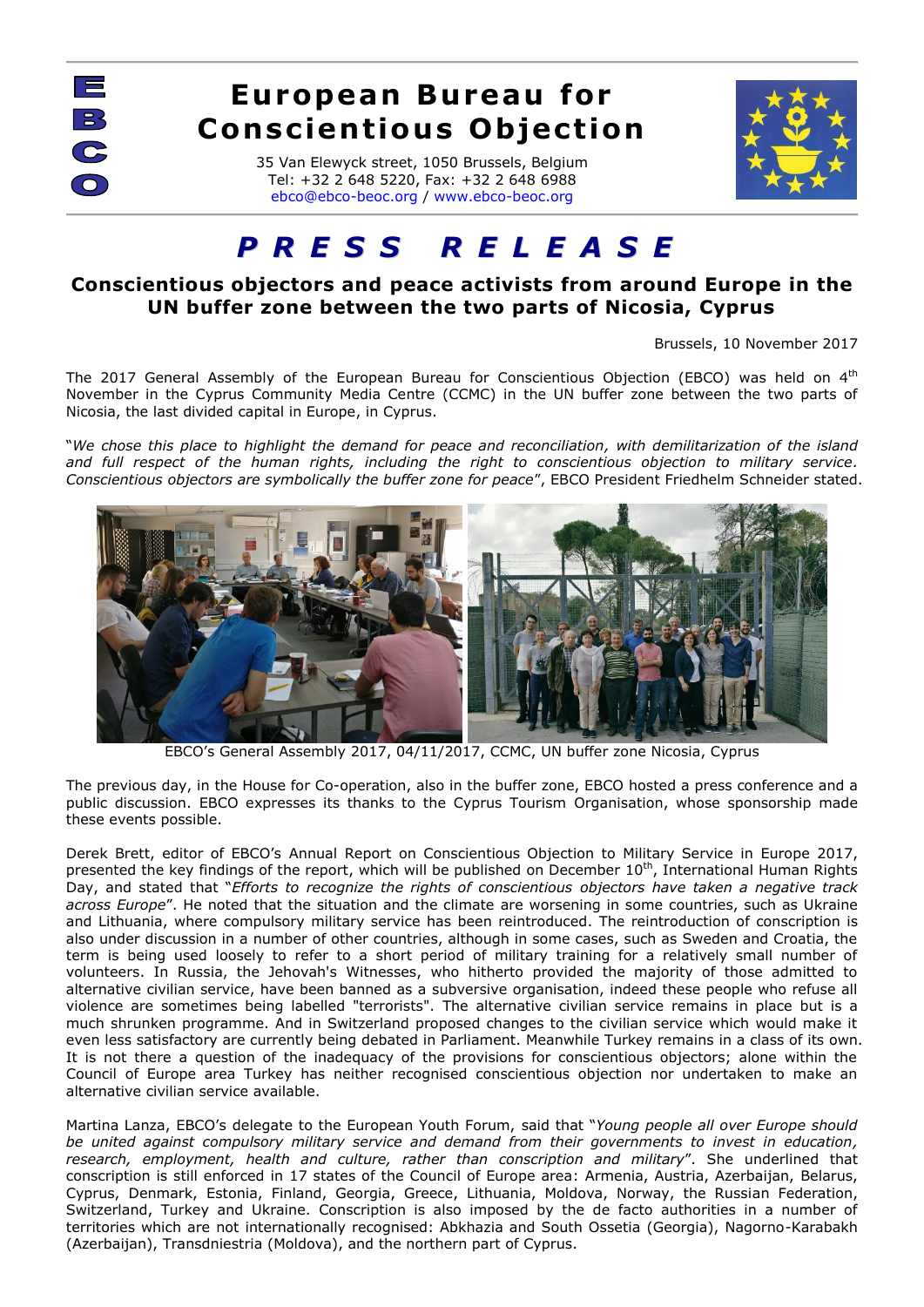With regards to Cyprus, Murat Kanatli, on behalf of the Bi-communal Initiative for Conscientious Objection in Cyprus, referred to the progress made in the northern part of Cyprus, currently under Turkish occupation. Members of Parliament from all political parties had signed a proposal calling on the self-styled "Turkish Republic of Northern Cyprus" (TRNC) to establish an alternative service and respect the rights of conscientious objectors. Such a development would be inconceivable in Turkey itself! Nevertheless prosecutions of conscientious objectors continue, and four cases are currently before the "TRNC" military courts. He added that although the situation is slightly better in the Republic of Cyprus (where the right to conscientious objection to military service is recognized and an alternative service is provided), the length of the alternative civilian service remains punitive (19 months civilian service versus 14 months military service) and the whole procedure is under the military.



EBCO's press conference, 03/11/2017, UN buffer zone Nicosia, Cyprus



EBCO's public discussion, 03/11/2017, UN buffer zone Nicosia, Cyprus

One excellent news item is that the Republic of Cyprus has within the last month granted asylum to the wellknown Turkish conscientious objector and human rights defender, Halil Savda. EBCO members had an informal meeting with Halil on Sunday 5<sup>th</sup> November. "*We are happy for this recognition which puts an end to Halil Savda's series of prosecutions because of his conscientious objection and non-violent activism for human rights in Turkey. Europe should welcome and protect all refugees who are threatened and persecuted because they stand up against war and human rights violations*", EBCO President Friedhelm Schneider stated. Halil Savda had been arrested, detained and ill-treated on multiple occasions since 2004 for refusing to perform the compulsory military service in Turkey and for expressing his support for conscientious objectors. He had written articles, given interviews in a number of newspapers and made speeches at protests and meetings against compulsory military service.



EBCO's meeting with Halil Savda, 05/11/2017, Nicosia, Cyprus